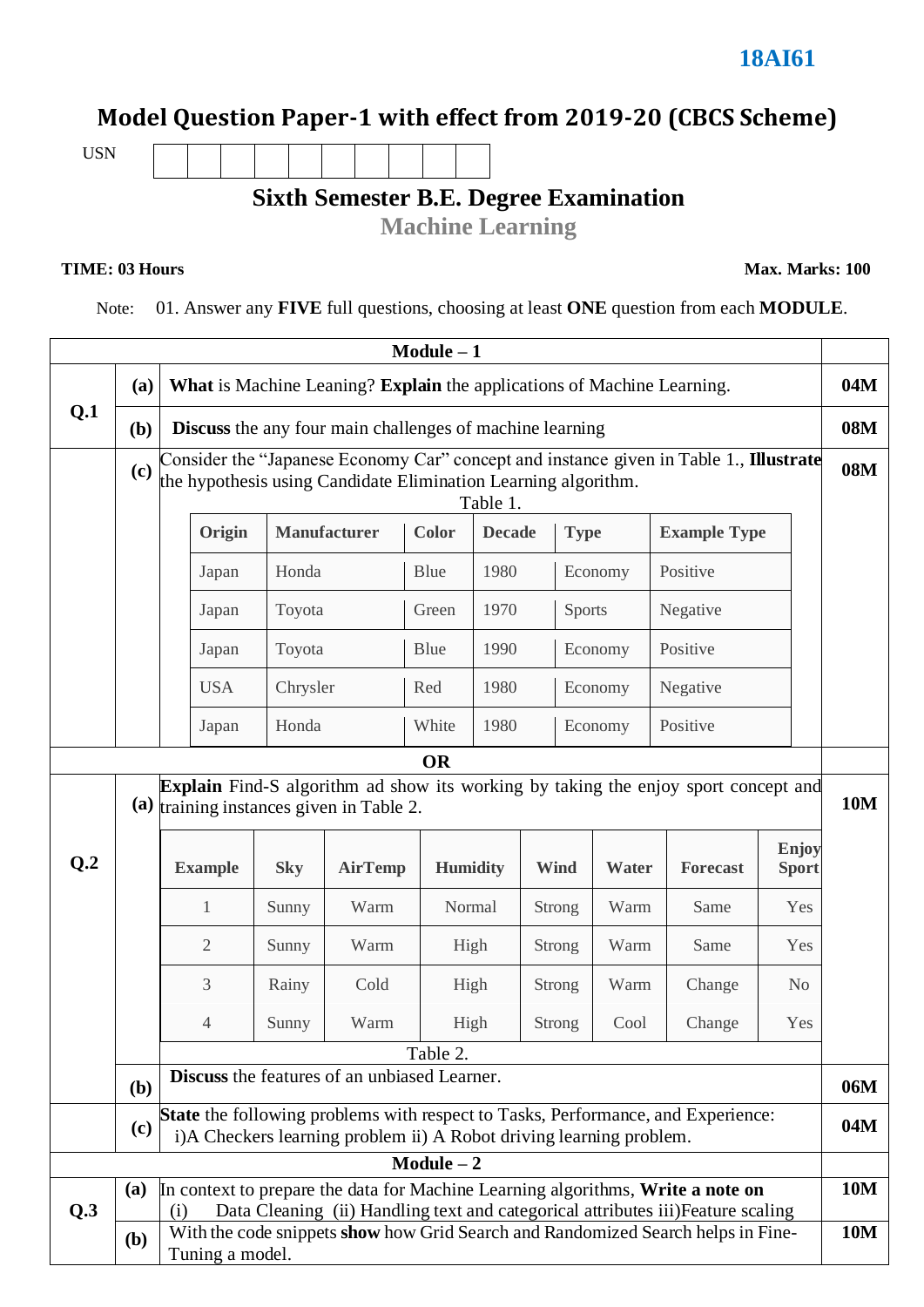## **18AI61**

|              |                                                                                                    | <b>OR</b>                                                                                                                                                            |            |  |  |  |  |
|--------------|----------------------------------------------------------------------------------------------------|----------------------------------------------------------------------------------------------------------------------------------------------------------------------|------------|--|--|--|--|
| Q.4          | (a)                                                                                                | Using code snippets, <b>outline</b> the concepts involved in<br>i) Measuring accuracy using Cross-Validation.<br>ii) Confusion Matrix.<br>iii) Precision and Recall. | <b>10M</b> |  |  |  |  |
|              | <b>(b)</b>                                                                                         | With the code snippet explain how Multilabels classification different from multiclass<br>Multioutput classification?                                                |            |  |  |  |  |
|              |                                                                                                    | $Module - 3$                                                                                                                                                         |            |  |  |  |  |
| Q.5          | what is gradient descent algorithm and discuss its various types.<br>(a)                           |                                                                                                                                                                      |            |  |  |  |  |
|              | ( <b>b</b> )                                                                                       | In Regularized Linear Models illustrate the three different methods to constrain the<br><b>10M</b><br>weights.                                                       |            |  |  |  |  |
|              |                                                                                                    | <b>OR</b>                                                                                                                                                            |            |  |  |  |  |
|              | (a)                                                                                                | With respect to Nonlinear SVM Classification, explain Polynomial Kernel Gaussian<br>and RBF Kernel along with code snippet.                                          | <b>10M</b> |  |  |  |  |
| Q.6          | (b)<br>Show that how SVMs make predictions using Quadratic Programming and Kernelized 10 M<br>SVM. |                                                                                                                                                                      |            |  |  |  |  |
| Module $-4$  |                                                                                                    |                                                                                                                                                                      |            |  |  |  |  |
| Q.7          | (a)                                                                                                | With an example dataset examine how Decision Trees are used in making predictions.                                                                                   |            |  |  |  |  |
|              | (b)                                                                                                | <b>Explain</b> The CART Training Algorithm.                                                                                                                          |            |  |  |  |  |
|              | <b>Identify</b> the features of Regression and Instability w.r.t decision trees.<br>(c)            |                                                                                                                                                                      |            |  |  |  |  |
|              |                                                                                                    | <b>OR</b>                                                                                                                                                            |            |  |  |  |  |
| Q.8          | (a)                                                                                                | In context to Ensemble methods determine the concepts of<br>i) Bagging and Pasting.<br>ii) Voting Classifiers.                                                       |            |  |  |  |  |
|              | (b)                                                                                                | <b>Examine</b> the following boosting methods along with code snippets.<br>i) AdaBoost<br>ii) Gradient Boosting                                                      |            |  |  |  |  |
| $Module - 5$ |                                                                                                    |                                                                                                                                                                      |            |  |  |  |  |
|              | (a)                                                                                                | Write Bayes theorem. <b>Identify</b> the relationship between Bayes theorem and the<br>problem of concept learning?                                                  | 10M        |  |  |  |  |
| Q.9          | (b)                                                                                                | Show that how Maximum Likelihood Hypothesis is helpful for predicting<br>probabilities.                                                                              | <b>10M</b> |  |  |  |  |
| <b>OR</b>    |                                                                                                    |                                                                                                                                                                      |            |  |  |  |  |
|              | (a)                                                                                                | <b>Construct Naïve Bayes Classifier with an Example.</b><br><b>10M</b>                                                                                               |            |  |  |  |  |
| Q.10         | (b)                                                                                                | <b>Derive</b> the EM Algorithm in detail.                                                                                                                            | <b>10M</b> |  |  |  |  |